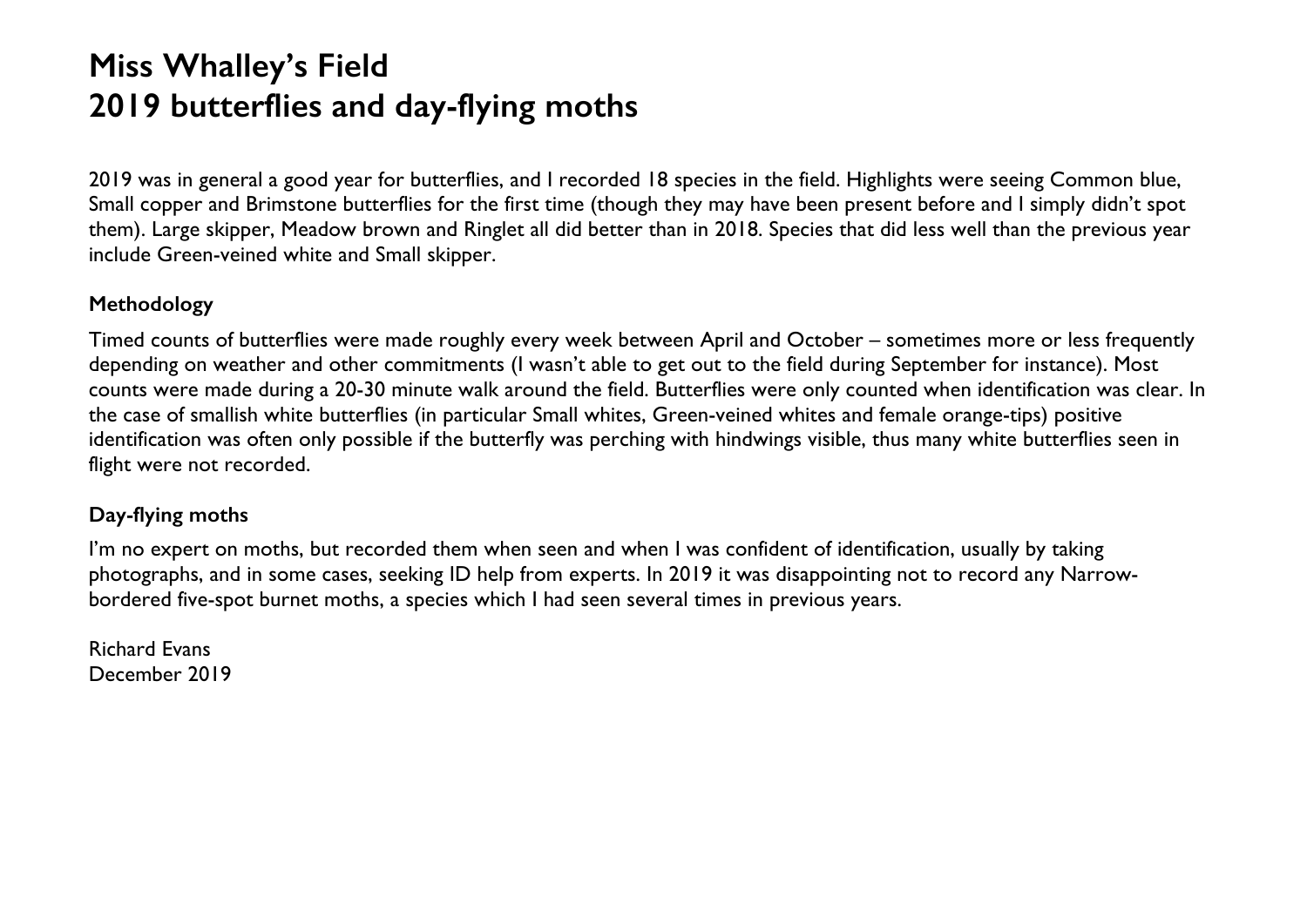| <b>Butterflies</b>    | 7/4          | 11/4 | 18/4           | 21/4             | 5/5                     | 11/5                     | 13/5                                  | 28/5           | 1/6                     | 9/6              | 19/6                    | 24/6                    | 30/6             | 3/7                     | 5/7                      | 16/7           | 1/8                     | 8/8            | 12/8                    | 26/8                     | 2/10                    | Total          |
|-----------------------|--------------|------|----------------|------------------|-------------------------|--------------------------|---------------------------------------|----------------|-------------------------|------------------|-------------------------|-------------------------|------------------|-------------------------|--------------------------|----------------|-------------------------|----------------|-------------------------|--------------------------|-------------------------|----------------|
| Small skipper         |              |      |                |                  |                         |                          |                                       |                |                         |                  |                         |                         | $\mathbf{I}$     | 23                      | 5                        | 22             | 4                       | 5              | $\mathbf{I}$            |                          |                         | 71             |
| Large skipper         |              |      |                |                  |                         |                          |                                       |                |                         | $\mathbf{I}$     | $\boldsymbol{6}$        | 9                       | $27$             | $\vert 0$               | 12                       | $\mathbf{3}$   |                         |                |                         |                          |                         | 78             |
| <b>Brimstone</b>      |              |      |                |                  |                         | $\mathbf{I}$             |                                       |                |                         |                  |                         |                         |                  |                         |                          |                |                         |                |                         |                          |                         | L              |
| Large white           |              |      |                |                  |                         |                          |                                       |                |                         |                  | $\mathbf{I}$            |                         |                  | $\mathbf{I}$            |                          | $\mathbf{I}$   | 6                       |                |                         |                          |                         | 9              |
| Small white           |              |      |                |                  |                         | $\mathbf{2}$             | $\begin{array}{c} \hline \end{array}$ |                | $\mathbf{I}$            | $\mathbf{I}$     |                         |                         |                  |                         |                          | $\mathbf{3}$   | $\overline{\mathbf{4}}$ |                | $\mathsf{I}$            | $\overline{\mathbf{3}}$  |                         | 16             |
| Green-veined<br>white |              |      |                |                  |                         | $\mathbf{I}$             |                                       | $\overline{2}$ | $\mathbf{I}$            | 3                |                         |                         |                  |                         |                          |                |                         |                |                         |                          |                         | $\overline{7}$ |
| Orange-tip            |              |      | $\overline{2}$ | L                | $\overline{2}$          | $\mathbf{2}$             | $\mathbf{3}$                          |                |                         |                  |                         |                         |                  |                         |                          |                |                         |                |                         |                          |                         | 10             |
| Small copper          |              |      |                |                  |                         |                          | $\overline{1}$                        |                |                         |                  |                         |                         |                  |                         |                          |                |                         | $\mathbf{I}$   |                         |                          | $\mathbf{I}$            | $\mathbf{3}$   |
| Common blue           |              |      |                |                  |                         |                          |                                       | $\overline{4}$ | $\overline{\mathbf{3}}$ | $\mathbf{2}$     |                         |                         |                  |                         |                          |                |                         |                | $\overline{\mathbf{3}}$ |                          |                         | 2              |
| Holly blue            |              |      |                |                  |                         |                          | $\overline{\phantom{a}}$              |                |                         |                  |                         |                         |                  |                         |                          |                |                         |                |                         | $\overline{\phantom{a}}$ |                         | $\overline{2}$ |
| Red admiral           |              |      |                |                  |                         |                          |                                       |                |                         |                  |                         |                         |                  |                         |                          | $\mathbf{I}$   |                         |                |                         |                          |                         | L              |
| Painted lady          |              |      |                |                  |                         |                          |                                       |                |                         |                  | $\overline{2}$          | $\boldsymbol{6}$        |                  | $\overline{\mathbf{3}}$ |                          |                | 7                       | $\overline{5}$ | $\overline{\mathbf{4}}$ | $\overline{2}$           |                         | 39             |
| Small tortoiseshell   | $\mathbf{3}$ | 6    | $\overline{7}$ | $\overline{3}$   | $\mathbf{I}$            |                          |                                       |                |                         |                  |                         | $\overline{\mathbf{4}}$ | L                | $\mathbf{I}$            | $\overline{\phantom{a}}$ | $\mathbf{I}$   |                         |                |                         | $\mathbf{3}$             | $\mathbf{I}$            | 32             |
| Peacock               |              |      | $\overline{2}$ |                  | $\mathbf{I}$            | $\overline{\phantom{a}}$ | $\overline{\phantom{a}}$              |                |                         |                  |                         |                         |                  |                         |                          |                | 5                       |                |                         | $\overline{2}$           |                         | 12             |
| Comma                 |              |      |                |                  |                         |                          |                                       |                |                         |                  |                         |                         |                  |                         |                          | $\mathbf{I}$   |                         |                |                         |                          | $\mathbf{I}$            | $\overline{2}$ |
| Speckled wood         |              |      |                | $\overline{2}$   |                         |                          |                                       | $\mathbf{I}$   |                         |                  | $\overline{\mathbf{3}}$ | $\overline{2}$          |                  |                         |                          |                | 5                       | $\mathbf{I}$   |                         | $\overline{\mathbf{3}}$  |                         | 17             |
| Meadow brown          |              |      |                |                  |                         |                          |                                       |                |                         |                  | $\mathbf{I}$            | $\overline{\mathbf{4}}$ | 5                | 33                      | 16                       | 8              | 21                      | $\mathbf{H}$   | 9                       |                          |                         | 118            |
| Ringlet               |              |      |                |                  |                         |                          |                                       |                |                         |                  |                         |                         | $\boldsymbol{6}$ | $22$                    | $\overline{\mathbf{4}}$  | $\overline{7}$ |                         |                |                         |                          |                         | 39             |
| Total                 | $\mathbf{3}$ | 6    | $\mathbf{H}$   | $\boldsymbol{6}$ | $\overline{\mathbf{4}}$ | $\overline{7}$           | $\overline{7}$                        | $\overline{7}$ | $5\phantom{.0}$         | $\boldsymbol{7}$ | 13                      | 35                      | 40               | 93                      | 38                       | 57             | $72\,$                  | 23             | 8                       | 4                        | $\overline{\mathbf{3}}$ | 469            |